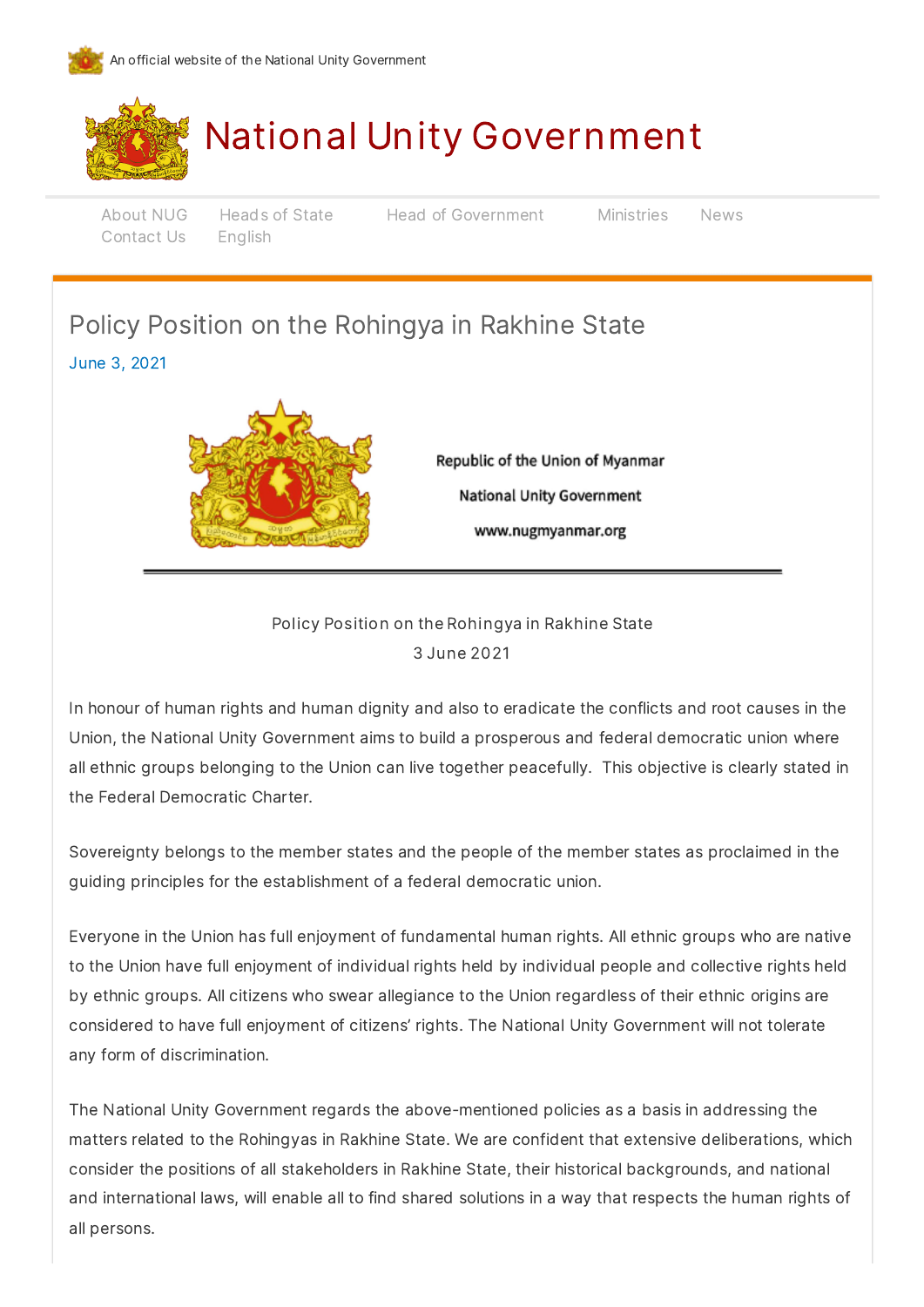At present, the elimination of the military dictatorship has become the common goal of the entire people because of the violence committed by the illegitimate military council. It is also the period of national resistance against the military dictatorship. The solidarity of the entire people is now at its best. We are confident that we can rebuild a Union that meets the needs of all those in the country who have a stake in its future.

After consultations with the many different stakeholders in Rakhine States including Rohingya groups and refugee representatives from the IDP camps, the NUG here makes clear how it will seek to apply these principles for the good of all in the Rakhine State.

The National Unity Government well understands the violence and gross human rights violations inflicted upon Rohingyas by the thuggish military and the massive displacement, with hundreds of thousands fleeing their homes during the conflicts in Rakhine State over the last decades. We are deeply saddened by this. The entire people of Burma is sympathetic to the plight of the Rohingya as all now experience atrocities and violence perpetrated by the military.

Endeavouring to bring the perpetrators to account is not only for the realization of justice but also acts as a deterrent against future atrocities. Therefore, we regard this as a priority task. Reparation and Justice will be ensured in the future Federal Democratic Union Constitution.

We will actively seek justice and accountability for all crimes committed by the military against the Rohingyas and all other people of Myanmar throughout our history. We intend if necessary to initiate processes to grant International Criminal Court jurisdiction over crimes committed within Myanmar against the Rohingyas and other communities.

We consider that the 88 recommendations set out in the final report of the Advisory Commission on Rakhine State chaired by Dr Kofi Annan must play a crucial role in addressing the affairs in Rakhine State. These recommendations are based on solutions for the root causes of violence. However, over the past four years, much has changed to make the situation worse in Rakhine State for all ethnic groups there. Using these recommendations as well as other relevant recommendations as inputs, we earnestly believe that we can work together with all the people in Rakhine State to chart a new course towards a democratic inclusive and prosperous future.

We would also like to highlight the importance of legal matters in seeing to the Rakhine question. We will consider the opinions and views of the entire people in the country, including those in Rakhine State, in drafting a new constitution that can resolve the many problems caused by the 2008 constitution. The views and insights of all can contribute to this process. All the people in the country, including all stakeholders in Rakhine State, are invited to participate in the process of drafting the new constitution. Such dialogue is essential to creating a shared future for the country.

The process of repealing, amending, and promulgating laws, including the 1982 Citizenship Law, by the new constitution when the drafting is completed will be beneficial in resolving the conflict in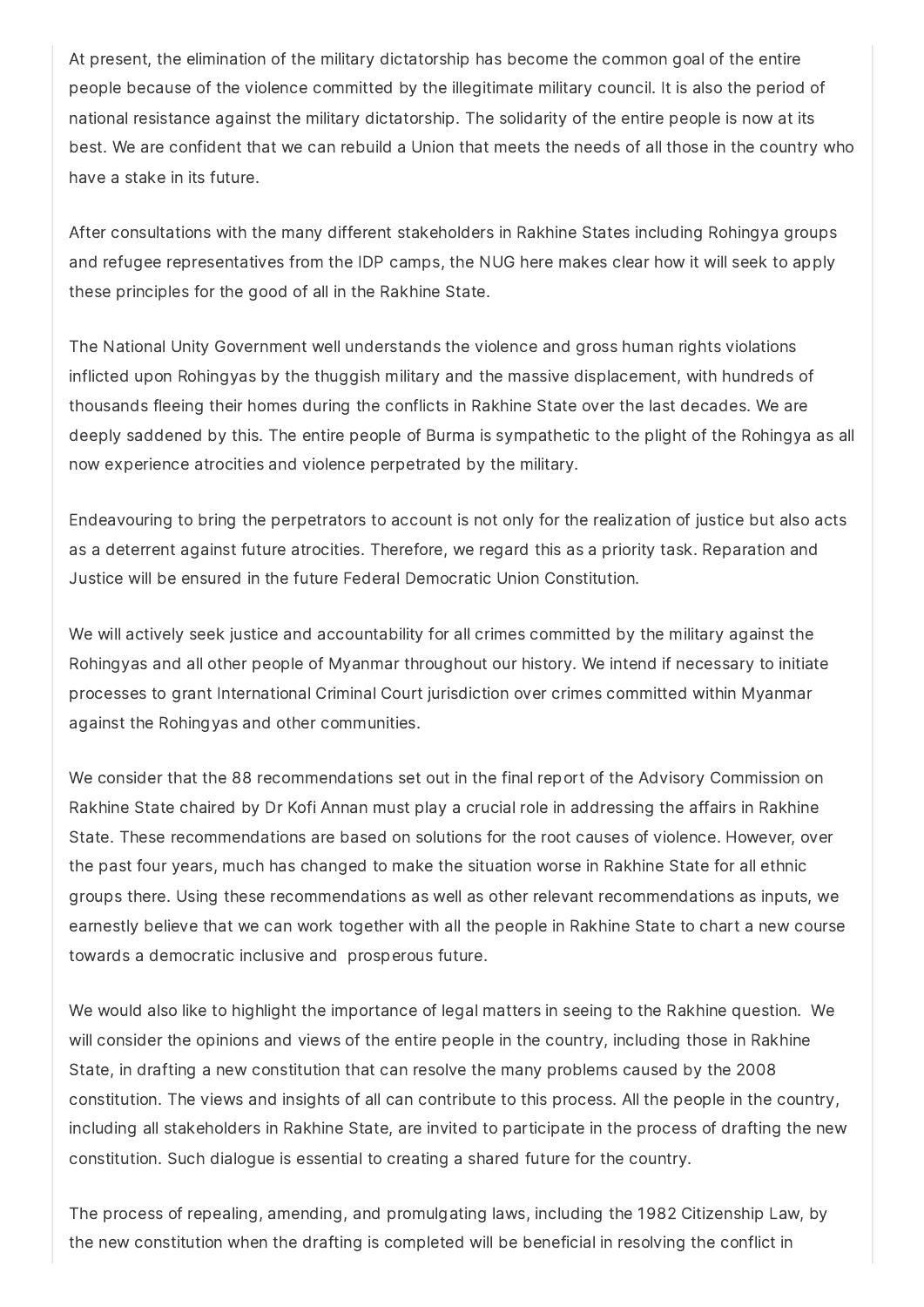Rakhine State. This new Citizenship Act must base citizenship on birth in Myanmar or birth anywhere as a child of Myanmar Citizens.

We further commit to abolishing the process of issuing National Verification Cards, a process that the military has used against Rohingyas and other ethnic groups coercively and with human rights violations. The Rohingyas are entitled to citizenship by laws that will accord with fundamental human rights norms and democratic federal principles.

The voluntary, safe, and dignified repatriation of Rohingyas who fled to neighbouring countries from Rakhine State due to Tatmadaw violence is a crucial matter. We reaffirm the agreements signed with neighbouring countries for the repatriation process. We are ready to cooperate with all stakeholders of good will in a special programme to implement the process. We are committed to the repatriation of Rohingyas as soon as repatriation can be accomplished voluntarily, safely, and with dignity.

The National Unity Government is a government whose primary duty is to fight the illegal military dictatorship. While we focus on this task, we are also planning for the future. We believe it will be beneficial in building the future democratic federal union to listen to all stakeholders in a spirit of collaboration.

Therefore, we invite Rohingyas to join hands with us and with others to participate in this Spring Revolution against the military dictatorship in all possible ways.

### $\leftarrow$  [Previous](https://gov.nugmyanmar.org/2021/05/30/press-statement-1-2021/)  $\rightarrow$

# Related News

["Announcement](https://gov.nugmyanmar.org/2021/06/18/announcement-on-counter-terrorism-and-designation-of-terrorist-organizations/) on Counter Terrorism and Designation of Terrorist Organizations"

### June 3, 2021

June 07, 2021 The National Unity Government of the Republic of the Union of Myanmar (NUG) is committed to cooperating with the international community to...